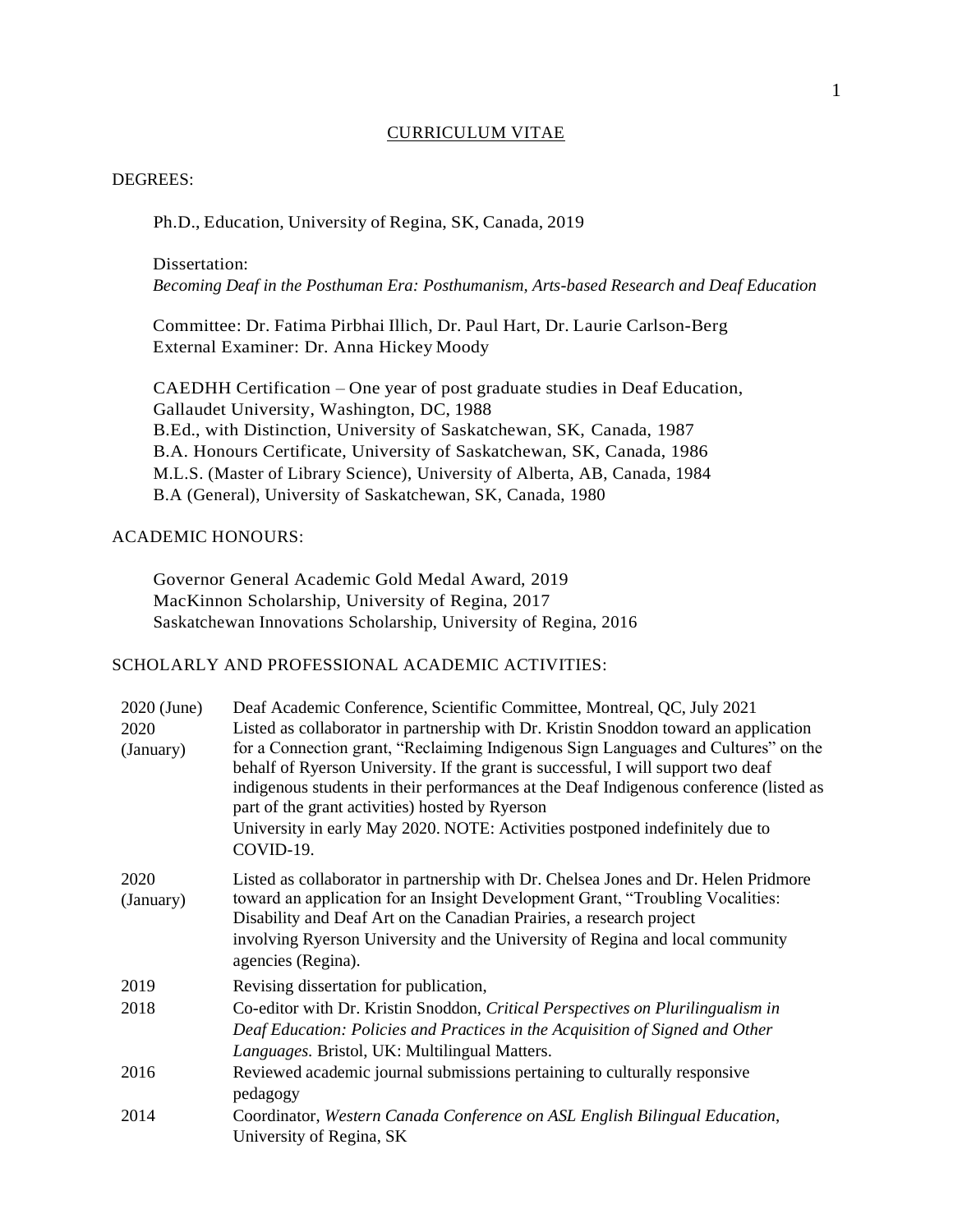## COURSES:

- 2020 EDPY 474 Introduction to American Sign Language, University of Alberta
- 2020 EDPY 458/555 Assessment and Programming for Children with Reading Disability, University of Alberta
- 2020 BBED 3570 Bilingual Bicultural Education, York University
- 2019 ELNG 310 Language and Literacy Practices Elementary, University of Regina
- 2019 EC&I 859 Teaching Writing to EAL Students, University of Regina
- 2018 EDRG 310 Teaching Literacy (Pre-K to 5), University of Regina
- 2016 EDRG 425 Culturally Responsive Literacy Education (Teaching Assistant), University of Regina

## PUBLICATIONS:

# Books authored:

- 1. *The Deaf House* (Thistledown Press, 2013), 312 pp.
- 2. *The Pear Orchard* (Hagios Press, 2007), 88 pp.

### Books edited:

*Critical Perspectives on Plurilingualism in Deaf Education: Policies and Practices in the Acquisition of Signed and Other Languages* ed. by Kristin Snoddon and **Joanne Weber** (in progress), Multilingual Matters, Bristol, UK

### Refereed chapters in books:

- 1. Weber, J. (In press) The Deaf way out of no way: Adaptation of a culturally relevant arts education (CRAE) model in a Deaf community devastated by cultural linguicide. *Deaf Empowerment: Toward Decolonization of Sign Language Peoples*, ed. Grushkin, D.; Monaghan, L. Elm Academic Press
- 2. Weber, J. (2020). Interrogating local sign language ideologies in the Saskatchewan deaf community. *Sign Language Ideologies in Practice*, ed. Green, M.; Kusters, A.; Erin Moriarty Harrelson, E.; Snoddon, K., Mouton De Gruyter /Ishara Press, Nijmegen, Netherlands
- 3. Weber, J. (2018). Captive Songs of Resistance: A Posthumanist Cartography of a Deaf Diaspora. Handbook of Cultural Studies in Education, ed.Trifonas, P.; Jagger, S., Routledge Cultural Studies. New York, NY: Routledge
- 4. Weber, J (2021, In press). Plurilingualism and Policy in Deaf Education, In K. Snoddon and J.Weber (Eds), Critical Perspectives on Plurilingualism in Deaf Education: Policies and Practices in the Acquisition of Signed and Other Languages. Bristol, UK: Multilingual Matters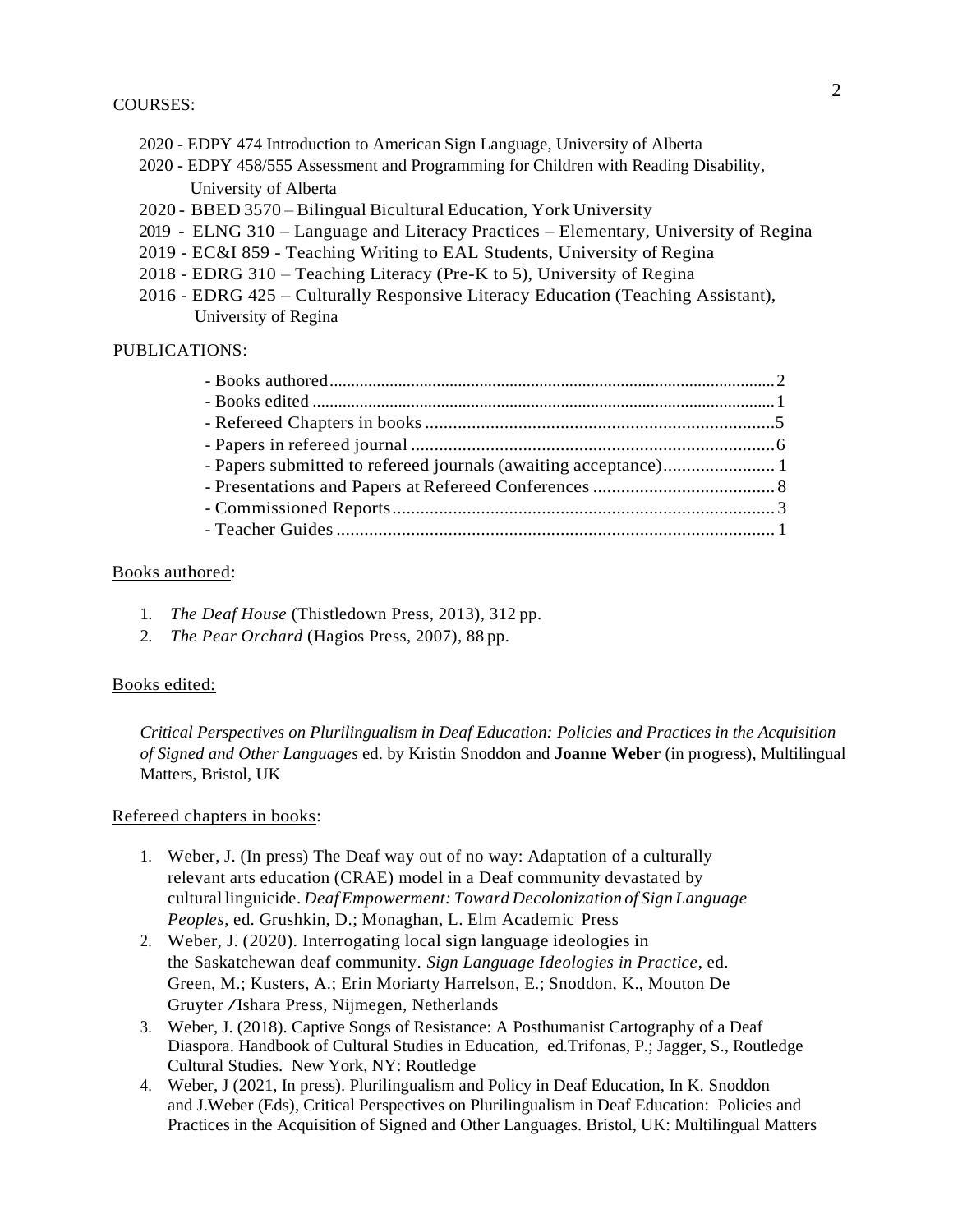5. Snoddon, K. & Weber, J. (2021, in press). Introduction: Plurilingualism and (in)competence in deaf education. In K. Snoddon & J. Weber (Eds.), Critical Perspectives on Plurilingualism in Deaf Education: Policies and Practices in the Acquisition of Signed and Other Languages. Bristol, UK: Multilingual Matters

Papers in refereed journals:

- 1. Culbert, K., Jones, C.T., Foster, T., Leoppky, J. Weber, J. (2020) (Submitted) "We Make Art Too": A Panel Discussion on Disability Art and Activism on the Canadian Prairies. Canadian Journal of Disability Studies.
- 2. Weber, J. & Snoddon, K. (2020). Intelligibility as a methodological problem in the rehearsal spaces of "Apple Time". Sign Language Studies, 20(4)
- 3. Snoddon, K. & Weber, J. (2020). Commentary: Shapes and sites of deaf people's transinstitutionalization. Canadian Journal of Disability Studies
- 4. Weber, J. (2017). Reinterpreting arts-based data through a posthumanist lens. Synnyt/Origin. 1, Special Issue: Rethinking arts-based & artistic research, pp. 61-73
- 5. Weber, J. (2015). Negotiating Deaf Identity in an Audist Educational Environment: An Arts-Based Inquiry. Ubiquity: The Journal of Literacy, Literature and the Arts. Research Strand, 2(2), pp. 80-113.

Papers submitted to refereed journals (accepted)

- 6. Weber, J (2020). (accepted). "Disrupting Binarized Diversity Discourses in ASL-English Bimodal Bilingual Deaf Education Through Examining Affects within Apple Time a Theatre Play." Canadian Modern Language Review
- 7. Weber, J (2019) (accepted) Cyborgs and Fox Wives: Interrogating Sign Language Ideologies and Moving Toward Survival, Resistance and Resilience. Canadian Journal of Disability Studies.
- 8. Weber, J. (accepted). Deaf Arts As a Means of Recovery from the Effects of Language Deprivation: From Surviving to Thriving. Digital Journal of Deaf Studies, Gallaudet University, Washington, DC.

Presentations and Papers at Refereed Conferences

- 1. Co-presenter with Dr. Chelsea Jones, University of Regina, Artivism Across the 'Flyover Provinces': Reflecting on Disability and Deaf Life, CDSA, Vancouver, 2019 (June)
- 2. Presenter, American Association of Applied Linguistics, The Secrets of the Deaf Forest: Deaf Translanguaging Spaces, Atlanta, Georgia, 2019 (March)
- 3. Presenter, Canadian Disability Studies Association, Disrupting Diversity: Apple Time as a Liminal and Rhizomatic Space for all, UR Congress, Regina, 2018 (May)
- 4. Co-presenter with Dr. Kristin Snoddon, CCERBAL, Translanguaging and Sign Language Vitality in Education for Deaf Learners, University of Ottawa, 2018 (May)
- 5. Presenter, Deaf Academic Conference, Captive songs: Developing a Culturally Responsive Pedagogy in a Deaf Diaspora, Copenhagen, Denmark. 2017 (July)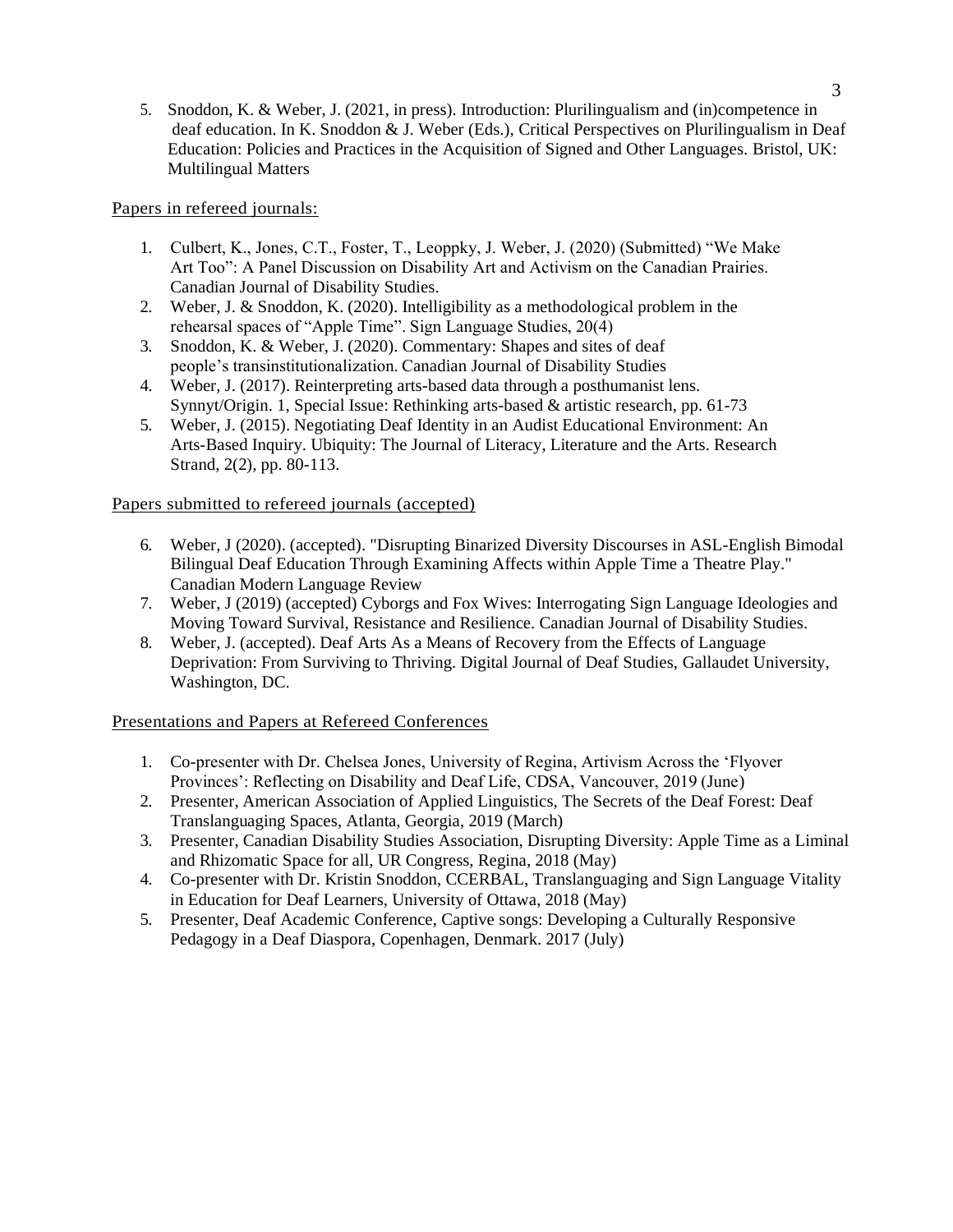- 6. Presenter, American Association of Applied Linguistics, A Reclaiming of Public Space through Ambivalent Discourses Concerning ASL English Bilingual Education, Portland, Oregon, 2017 (March)
- 7. Presenter, Art-based Research and Artistic Research, Aalto University, Reinterpreting Arts Based Data Through Multiple Theories, Helsinki, Finland. 2016 (June)
- 8. Poster presenter, International Congress on Education of the Deaf, The More Things Change, the More They Remain the Same: A Literacy Needs Assessment, Athens, Greece 2015 (July)

# Commissioned Reports

- 1. Weber, J., Pirbhai-Illich, F. (2011). SDHHS Literacy Needs Assessment, Saskatchewan Deaf and Hard of Hearing Services.
- 2. Weber, J. (2012). Community Literacy Plan for Saskatchewan Deaf and Hard of Hearing Learners. Saskatchewan Deaf and Hard of Hearing Services.
- 3. Weber, J., Klassen, N., Myo, L. (1997). Northwest Regional College Literacy Needs Assessment. National Literacy Secretariat.

# Teacher Guides

1. Weber, J. (2012). FoodSafe Training Manual for Deaf and Hard of Hearing Adults. Saskatchewan Deaf and Hard of Hearing Services.

# COMMUNITY ENGAGEMENT AND SERVICE

- 1. Board member of Saskatchewan Deaf Association, Saskatchewan Cultural Society of the Deaf
- 2. Working Committee on Deaf Arts and Artists in Canada (Canadian Cultural Society of the Deaf)
- 3. Playwright, Thousand Ladders Down and Deaf Settlers (in progress) with support from the Saskatchewan Arts Board.
- 4. Artistic Director, Deaf Crows Collective
- 5. Director and actor, Deaf Crows Collective, Workshopped reading of Thousand Ladders Down at the SoundOff Festival, Edmonton, Alberta, February, 15 2020 and the Playwrights Reading Series, hosted by the University of Regina. The play is based on the findings in my research dissertation (Weber, 2018) and is an experiment in knowledge mobilization.
- 6. Artistic Director, Deaf Crows Collective, working with high school and elementary deaf students to develop an arts installation, Arrival: From Deaf Shame to Deaf Same to be installed at the Regina Public Library (Southland Mall), Regina, Saskatchewan, from June 15 – July 15, 2020. The installation features the intersectional perspectives (deaf, Indigenous, immigrants) displayed in the work of two deaf artists, two hearing artists (newcomer Canadians) and the elementary and deaf high school students in Regina, Saskatchewan. Note: Installation is postponed indefinitely due to COVID-19 concerns.
- 7. Artistic Director, Deaf Crows Collective, working with high school students to support Dr. Logan MacDonald in developing his planned arts exhibit to be displayed at the